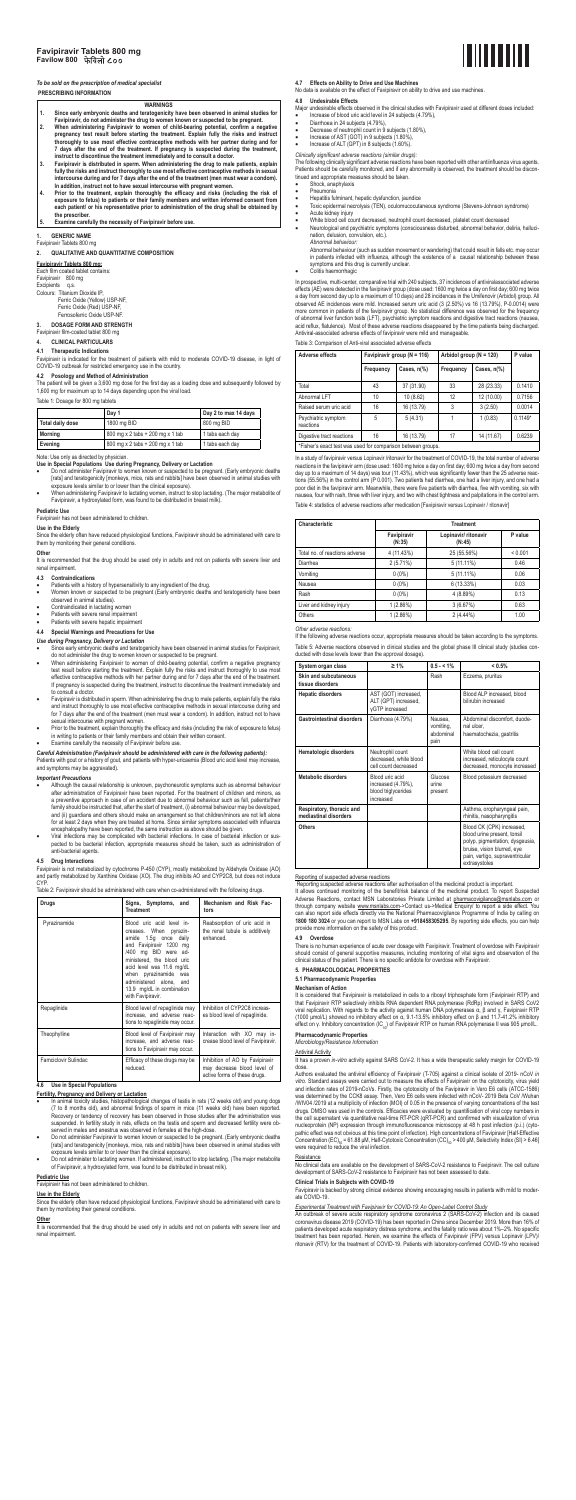No clinically proven effective antiviral strategy exists for the epidemic Coronavirus Disease 2019 (COV-ID-19). Investigators conducted a prospective, randomized, controlled, open-label multicenter trial involving adult patients with COVID-19. Patients were randomly assigned in a 1:1 ratio to receive conventional therapy plus Umifenovir (Arbidol) (200mg x 3/day) or Favipiravir (1600mg x 2/first day followed by 600mg x 2/day) for 10 days. The primary outcome was clinical recovery rate of Day 7. Latency to relief for pyrexia and cough, the rate of auxiliary oxygen therapy (AOT) or non-invasive mechanical ventilation (NMV) were the secondary out-<br>comes. Safety data were collected for 17 days. 240 enrolled COVID-19 patients underwent randomization;<br>120 patient group (62/120) (P=0.1396, difference of recovery rate: 0.0954; 95% CI: -0.0305 to 0.2213). Favipiravir led to<br>shorter latencies to relief for both pyrexia (difference: 1.70 days, P<0.0001) and cough (difference: 1.75 days, Favipiravir-associated adverse event was raised serum uric acid (16/116, OR: 5.52, P=0.0014). Among patients with COVID-19, Favipiravir, compared to Arbidol, did not significantly improve the clinically recovery<br>rate at Day 7. Favipiravir significantly improved the latency to relief for pyrexia and cough. Adverse effects<br>c

oral FPV (Day 1: 1600 mg twice daily; Days 2–14: 600 mg twice daily) plus interferon (IFN)-α by aerosol<br>inhalation (5 million U twice daily) were included in the FPV arm of this study, whereas patients who were<br>treated wit twice daily) were included in the control arm. Changes in chest computed tomography (CT), viral clearance, and drug safety were compared between the two groups. For the 35 patients enrolled in the FPV arm and the 45 patients in the control arm, all baseline characteristics were comparable between the two arms. A shorter<br>viral clearance time was found for the FPV arm versus the control arm (median (interquartile range, IQR), 4 viral clearance time was found for the FPV arm versus the control arm (median (interquartile range, IQR), 4<br>(2.5–9) d versus 11 (8–13) d, P < 0.001). The FPV arm also showed significant improvement in chest imag-<br>ing compa chest imaging. Multivariable Cox regression showed that FPV was independently associated with faster viral clearance. In addition, fewer adverse reactions were found in the FPV arm than in the control arm. In this open-label nonrandomized control study, FPV showed significantly better treatment effects on COVID-19 in<br>terms of disease progression and viral clearance; if causal, these results should be important information for<br>establ

### *Favipiravir versus Arbidol for COVID-19: A Randomized Clinical Trial*

Fisher's exact test was used for comparison between groups. AOT: Auxiliary oxygen therapy. NMV: Non-invasive mechanical ventilation.

When Favipiravir was orally administered to 20 healthy adult male subjects at 1200 mg twice daily for 1 day followed by 800 mg twice daily for 4 days (1200 mg/800 mg BID) Note 7, the geometric mean concentration<br>of the drug in semen was 18.341µg/mL on Day 3, and 0.053µg/mL on the second day after the treatment.<br>The semen levels

|  |  |  | Table 6. Comparison of time to relief for pyrexia, cough relief time and other secondary outcomes. |
|--|--|--|----------------------------------------------------------------------------------------------------|
|  |  |  |                                                                                                    |

*Sex, Race and Age* Pharmacokinetic differences based on sex and race have not been evaluated. The antiviral offers broad spectrum RNA virus coverage with clinical improvement noted across age groups 20 to >90 years

| Variables                                        | Time to relief for pyrexia |               | Cough relief time               |                |  |
|--------------------------------------------------|----------------------------|---------------|---------------------------------|----------------|--|
|                                                  | Favipiravir group          | Arbidol group | Favipiravir group               | Arbidol group  |  |
| Total patients                                   | $(N=71)$                   | $(N=74)$      | $(N=78)$                        | $(N=73)$       |  |
| Day I                                            | 15 (21.13)                 | 2(2.70)       | 1(1.28)                         | 3(4.11)        |  |
| Day 2                                            | 23 (32.39)                 | 8(10.81)      | 2(2.56)                         | 1(1.37)        |  |
| Day 3                                            | 19 (26.76)                 | 18 (24.32)    | 23 (29.49)                      | 7(9.59)        |  |
| Day 4                                            | 10 (14.08)                 | 15 (2027)     | 20 (25.64)                      | 11 (15.07)     |  |
| Day 5                                            | 1(1.41)                    | 16 (21.62)    | 10 (12.82)                      | 12 (16.44)     |  |
| Day 6                                            |                            | 5(6.76)       | 10 (12.82)                      | 10 (13.70)     |  |
| Day 7                                            |                            | 3(4.05)       | 3(3.85)                         | 3(4.11)        |  |
| Day 8                                            |                            |               | (1.28)                          | 6(8.22)        |  |
| Day 9                                            | ä,                         | ä,            | 1(1.28)                         | 3(4.11)        |  |
| Censored                                         |                            | ä,            | 23 (29.49)                      | 17 (23.29)     |  |
| Log-rank P value                                 | < 0.0001                   |               | < 0.0001                        |                |  |
| Other secondary outcomes                         |                            |               |                                 |                |  |
| AOT or NMV*                                      | Favipiravir group          | Arbidol group | Rate ratio (95% CI)             | P value        |  |
| <b>Total patients</b>                            | $N = 116$                  | $N = 120$     |                                 |                |  |
| With auxiliary, n (%)                            | 21 (18.10)                 | 27 (22.50)    | $-0.0440(-0.1464,$<br>$-0.0585$ | 0.4015         |  |
| Patients with<br>hypertension and/or<br>diabetes | $N=42$                     | $N = 35$      |                                 |                |  |
| With auxiliary, n (%)                            | 9(21.43)                   | 10 (28.57)    | $-0.0714 (-0.2658,$<br>0.1230   | 0.4691         |  |
| All-cause mortality                              | (0.00)                     | (0.00)        | T                               | $\overline{1}$ |  |
| Dyspnea after<br>taking medicine, n<br>$(\% )$   | 4(3.45)                    | 14 (11.67)    | $\overline{I}$                  | 0.0174         |  |
| Respiratory failure<br>n (%)                     | 1(0.86)                    | 4(3.33)       | 1                               | $0.3700*$      |  |

# **5.2 Pharmacokinetic Properties Absorption**

The following table shows pharmacokinetic parameters of Favipiravir after an oral administration in 8 healthy adults at 1600 mg twice daily for 1 day, then 600 mg twice daily for 4 days followed by 600 mg once daily for 1 day (1600 mg/600 mg BID).

Table 7: Pharmacokinetic parameters of Favipiravir

| Dosage      |       | Cmax $(\mu q)$<br>mL) <sup>*</sup> | $AUC$ ( $\mu$ g.hr/<br>$mL$ <sup>+#</sup> | Tmax (hr)\$  | T1/2 (hr) $@$ |
|-------------|-------|------------------------------------|-------------------------------------------|--------------|---------------|
| 1600 mg BID | Day 1 | 64.56 (17.2)                       | 446.09<br>(28.1)                          | 1.5(0.75, 4) | $4.8 \pm 1.1$ |
| 600 mg BID  | Day 6 | 64.69 (24.1)                       | 553.98<br>(31.2)                          | 1.5(0.75, 2) | $5.6 \pm 2.3$ |

\* Geometric mean (CV%)

Favipirav ir plasm



 $\sqrt{2}$ 

Time (hr)



 $48$ 

 $24$ 

Multiple oral administration of Favipiravir for 7 days to a healthy adult who appeared to have little AO activity, the estimated AUC of unchanged drug was 1452.73 μg.hr/mL on Day 1 and 1324.09 μg.hr/mL on Day 7.

96

120

144

168

### **Distribution**

of the treatment. The mean ratio of the Drug concentration in semen to that in plasma was 0.53 on Day 3 and 0.45 on the second day after the treatment. The serum protein binding ratio was 53.4 to 54.4% (*in vitro*, centrifugal ultrafiltration) at 0.3 to 30μg/mL.

 $\times$  Results in non-Japanese<br> $\sum_{**}$  Norethindrone ∑ Norethindrone

\* Ethinylestradiol

#### *Animal data:*

When a single dose of 14C-Favipiravir was orally administered to monkeys, it was distributed broadly in tissues. Radioactivity of each tissue peaked in 0.5 hours after the administration and changed in parallel with the radioactivity in plasma. The ratio of radioactivity in lung tissues to that in plasma was 0.51 in 0.5 hours<br>after the administration, and the drug was distributed rapidly to respiratory tissues which were considered<br>in tissue, except bones, decreased to ≤2.8% of the peak within 24 hours after the administration.

## *Metabolism:*

You are being given a medicine called Favipiravir for the treatment of coronavirus disease 2019 (COVID-19). This prescribing information contains information to help you understand the risks and benefits of taking<br>Favipiravir, which you have received or may receive.<br>Receiving Favipiravir may benefit certain people in the hospita

Favipiravir was not metabolized by cytochrome P-450 (CYP), mostly metabolized by Aldehyde Oxidase (AO), and partly metabolized to a hydroxylated form by Xanthine Oxidase (XO). In studies using human liver<br>microsomes, formation of the hydroxylate ranged from 3.98 to 47.6 pmol/mg protein/min, with an inter-individ-<br>ual variati and urine as a metabolite other than the hydroxylated form.

### *Excretion*

Favipiravir was mainly excreted as a hydroxylated form into the urine, and little amount unchanged drug was observed. In an oral 7-days multiple dose study with 6 healthy adults, cumulative urinary excretion ratio of the unchanged drug and the hydroxylated form was 0.8% and 53.1%, respectively, during 48 hours after the last administration.

#### **Special Populations**

#### *Paediatrics*

Favipiravir has not been administered to children. (In a one-month study with juvenile dogs [8 weeks old], death cases have been reported after day 20 with a dosage [60 mg/kg/day] which was lower than the lethal dosage for young dogs [7 to 8 months old]. In juvenile animals [6day-old rats and 8-week-old dogs], abnormal gait, atrophy and vacuolation of skeletal muscular fiber, degeneration/necrosis/mineralization of papillary muscle have been reported).

#### *Patients with Hepatic impairment*

When Favipiravir was orally administered to subjects with mild and moderate liver function impairment (Child-Pugh classification A and B, 6 subjects each) at 1200 mg twice daily for 1 day followed by 800 mg twice daily for 4 days (1200 mg/800 mg BID) compared to healthy adult subjects, C<sub>ama</sub> and AUC at day 5 were approximately 1.6 fold and 1.7 fold, respectively in subjects with mild liver function impairment, and 1.4 fold and 1.8 fold, respectively in subjects with moderate liver function impairment. When Favipiravir was orally administered to subjects with severe liver function impairment (Child-Pugh classification C, 4 subjects) at 800 mg twice daily for 1 day followed by 400 mg twice daily for 2 days (800 mg/400 mg BID) compared to<br>healthy adult subjects, C<sub>max</sub> and AUC at day 3 were approximately 2.1 fold and 6.3 fold, respectively.

#### *Drug Interaction Studies*

In vitro: Favipiravir inhibited irreversibly AO in a dose and time dependent manner, and inhibited CYP2C8 in a dose dependent manner. There was no inhibitory activity to XO, and weak inhibitory activity to CYP1A2, 2C9, 2C19, 206, 2E1 and 3A4. The hydroxylated metabolite showed weak inhibitory activity to CYP1A2, 2C8, 2C9, 2C19, 2D6, 2E1 and 3A4. Inductive effect of favipiravir on CYP was not observed.

Table 8: Effects of co-administered drugs on pharmacokinetics of favipiravir

| Co-administrated<br>drug and dosage                                            | Favipiravir dosage                                                             | n  | Time of<br>dosing | Parameter ratio for favipiravir<br>(90% CI)<br>(Co-administered/single admin-<br>istered) |                   |
|--------------------------------------------------------------------------------|--------------------------------------------------------------------------------|----|-------------------|-------------------------------------------------------------------------------------------|-------------------|
|                                                                                |                                                                                |    |                   | Cmax                                                                                      | <b>AUC</b>        |
| Theophylline                                                                   | 600mg twice daily on                                                           | 10 | Day 6             | 1.33 1.48] [1.19,                                                                         | 1.27 [1.15, 1.40] |
| 200mg twice daily on<br>Days 1 to 9, 200mg<br>once daily on Day 10             | Day 6, 600mg once<br>daily on Days 7 to 10                                     |    | Day 7             | 1.03 1.15] [0.92,                                                                         | 1.17 [1.04, 1.31] |
| Oseltamivir 75mg<br>twice daily on Days 1<br>to 5, 75mg once daily<br>on Day 6 | 600mg twice daily on<br>Day 5, 600mg<br>once daily on Day 6                    | 10 | Day 6             | $0.98$ 1.10] $[0.87,$                                                                     | 1.01 [0.91, 1.11] |
| Raloxifene 60mg<br>1200mg twice daily                                          |                                                                                | 17 | Day 1             | 100 1.10] [0.90,                                                                          | 1.03 [0.95, 1.12] |
| once daily on Days<br>$ItO3-O$                                                 | on Day 1,<br>800mg twice daily<br>on Day 2,<br>800mg once daily<br>on Day 3    |    | Day 3             | 0.90 0.99] [0.81,                                                                         | 0.85 [0.79, 0.93] |
| Hydralazine 5mg                                                                | 1200mg/400mg                                                                   | 14 | Day 1             | 0.99 1.06] [0.92,                                                                         | 0.99 [0.92, 1.07] |
| once daily on Day<br>1 and Day 5                                               | on Day 1, 400mg<br>twice daily on Days<br>2 to 4, 400mg once<br>daily on Day 5 |    | Day 5             | 0.96 [0.89, 1.04]                                                                         | 1.04 [0.96, 1.12] |

Table 9: Effects of favipiravir on pharmacokinetics of co-administered drugs

| Co-administrated<br>drug and dosage                                                                             | Favipiravir dosage                                                                                      | n  | Time of<br>dosing | Parameter ratio for co adminis-<br>tered drug [90% CI]<br>(Co-administered /single<br>administered) |                         |                      |
|-----------------------------------------------------------------------------------------------------------------|---------------------------------------------------------------------------------------------------------|----|-------------------|-----------------------------------------------------------------------------------------------------|-------------------------|----------------------|
| Theophylline 200mg<br>twice daily on Days 1<br>to 9, 200mg                                                      | 600mg twice daily on<br>Day 6, 600mg<br>once daily on Days                                              | 10 | Day 7             | 0.93(0.85,<br>1.01                                                                                  | 0.92(0.87,<br>0.97)     |                      |
| once daily on Day 10                                                                                            | 7 to 10                                                                                                 |    | Day 10            | 0.99(0.94,<br>1.04                                                                                  | 0.97(0.91,<br>1.03      |                      |
| Oseltamivir 75mg<br>twice daily on Days 1<br>to 5, 75mg once daily<br>on Day 6                                  | 600mg twice daily on<br>Day 5, 600mg<br>once daily on Day 6                                             | 10 | Day 6             | 1.10(1.06, 1.15)                                                                                    | 1.14(1.10.<br>1.18      |                      |
| Acetaminophen<br>650mg once daily on<br>Day 1 and                                                               | 1200mg twice daily<br>on Day 1,<br>800mg twice daily on                                                 | 28 | Day 1             | 1.03(0.93, 1.14)                                                                                    | 1.16 (1.08,<br>1.25)    |                      |
| Day 5 <sup>x</sup>                                                                                              | Days 2 to 4,<br>800mg once daily<br>on Day 5                                                            |    | Day 5             | 1.08 (0.96, 1.22)                                                                                   | 1.14 (1.04,<br>1.26     |                      |
| Norethindrone/Ethinyl-<br>estradiol Combination<br>1mg/O.035mg once<br>daily on Days 1 to<br>Day 5 <sup>x</sup> | 1200mg twice daily<br>on Day 1.<br>800mg twice daily on<br>Days 2 to 4,<br>800mg once daily<br>on Day 5 | 25 |                   | Day<br>125                                                                                          | 1.23(1.16, 1.30)        | 1.47 (1.42,<br>1.52) |
|                                                                                                                 |                                                                                                         |    | Day 12"           | 1.48 (1.42, 1.54)                                                                                   | 1.43 (1.39,<br>1.47     |                      |
| Repaglinide 0.5mg<br>once daily on Day 13*                                                                      | 1200mg<br>twice daily on Day 1,<br>800mg twice daily on<br>Days 2 to 4,<br>800mg once daily<br>on Day 5 | 17 | Day 13            | 1.28 (1.16, 1.41)                                                                                   | 1.52(1.37,<br>1.68      |                      |
| Hydralazine 5mg once<br>daily on Day 1 and                                                                      | 1200mg/400mg on<br>Day 1, 400mg twice                                                                   | 14 | Day 1             | 0.73(0.67, 0.81)                                                                                    | 0.87(0.78,<br>0.97)     |                      |
| Day 5                                                                                                           | daily on Days 2 to 4,<br>400mg once daily<br>on Day 5                                                   |    | Day 5             | 0.79 (0.71,0.88)                                                                                    | $0.91$ $(0.82.$<br>1.01 |                      |

### **6. NONCLINICAL PROPERTIES**

**Nonclinical Toxicology**  *Carcinogenesis:* Given the short-term administration of Favipiravir for the treatment of COVID-19, long- term animal studies to evaluate the carcinogenic potential of Favipiravir are not required.

*Mutagenesis:* Studies to evaluate its mutagenic potential have not been conducted.

*Teratogenicity:* Do not administer Favipiravir to women known or suspected to be pregnant. (Early embryonic deaths [rats] and teratogenicity [monkeys, mice, rats and rabbits] have been observed in animal studies with exposure levels similar to or lower than the clinical exposure.)

When administering Favipiravir to lactating women, instruct to stop lactating. (The major metabolite of Favipi-ravir, a hydroxylated form, was found to be distributed in breast milk.)

#### **7. DESCRIPTION**

Favipiravir tablets (Favipiravir) is 6-Fluoro-3-hydroxypyrazine-2-carboxamide. It has a molecular formula of<br>C<sub>s</sub>H<sub>4</sub>FN<sub>3</sub>O<sub>2</sub>, Molecular weight of 157.10 g/mol and Melting point of 187–193ºC. Its structural formula is as  $\mathbf{b}$ 



Favipiravir is a white to yellow powder which is slightly soluble in water, sparingly soluble in methanol and freely soluble in N, N-Dimethyl formamide.

**8. PHARMACEUTICAL PARTICULARS** 

**8.1 Incompatibilities** 

Non

**8.2 Packing Information** 

10's count Alu-Alu Blister Pack.

**8.3 Storage and Handling Instructions** 

**Store below 30°C.**

# **9. PATIENT COUNSELLING INFORMATION**

provider if you have questions.

# **10. DETAILS OF MANUFACTURER**

# **MSN Laboratories Private Limited**

(Formulations Division), Plot No. 42, Anrich Industrial Estate, Bollaram, Sangareddy District - 502 325, Telangana, India.

#### **11. DETAILS OF MANUFACTURING LICENCE NUMBER** 38/MD/AP/2007/F/CC

**12. DATE OF REVISION** 

September 2020.

<sup>#</sup> Day 1: AUC<sub>0-∞</sub>, Day 6: AUC<sub>;</sub><br><sup>\$</sup> Median (minimum\_maximur Median (minimum, maximum)

<sup>@</sup> Mean±SD